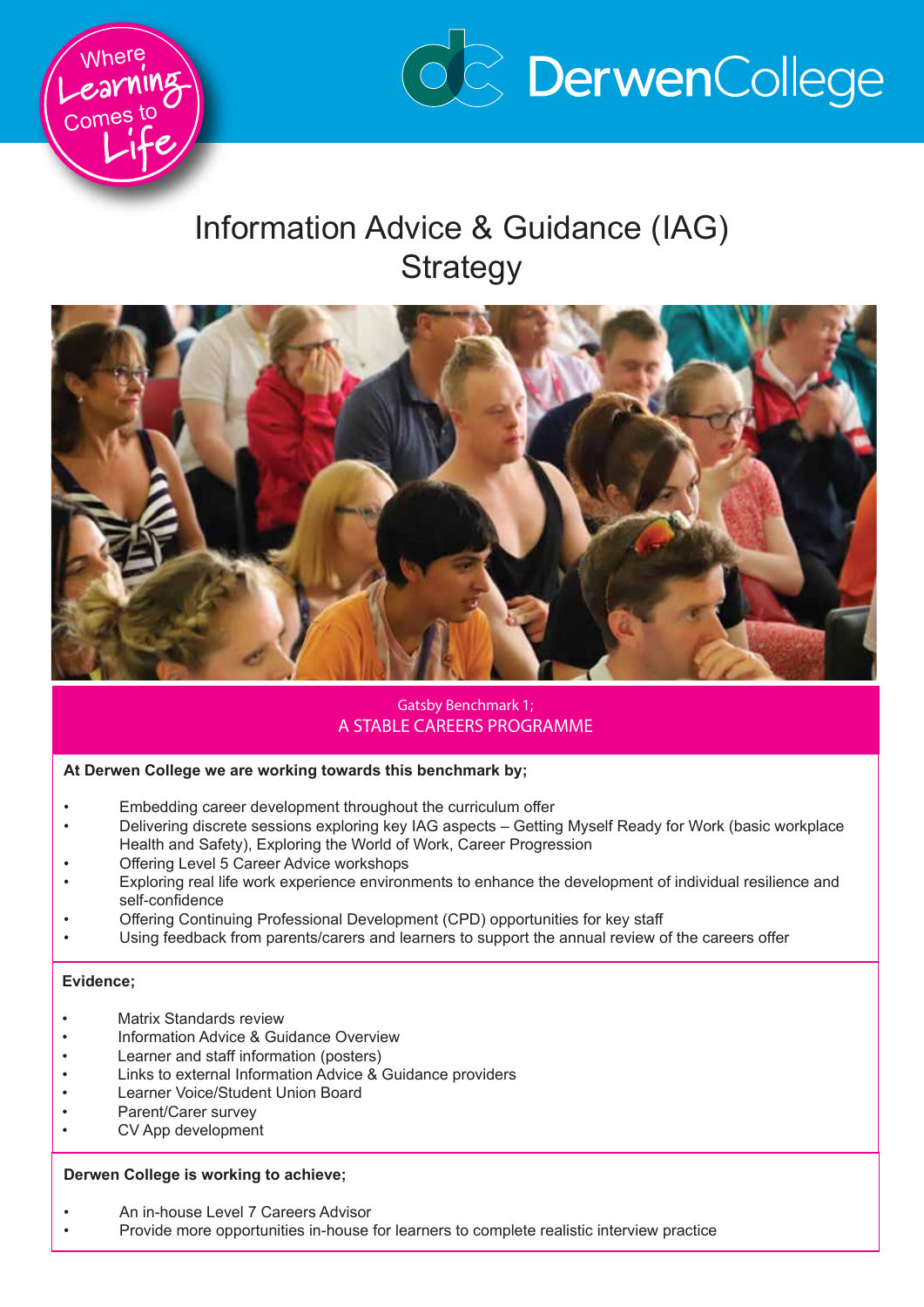## Gatsby Benchmark 2; LEARNING FROM LABOUR MARKET INFORMATION

#### **At Derwen College we are working towards this benchmark by;**

- Being a registered member of the National Careers Service and receiving regular reviews of labour market information
- Offering Level 5 career advice that is reflective of national developments in relation to support networks and opportunities within learners' home areas
- Providing support to parents/carers through the Admissions and Transition team, guiding them to access information, advice and guidance away from the college setting
- Being a member of the Career Development Institute

#### **Evidence;**

- Admission process
- Curriculum offer
- Education, Health and Care Plan (EHCP)/Learning Support Plan (LSP) Outcomes
- Review minutes
- Individual Learning Plans
- Work experience opportunities
- Destination Data

#### **Derwen College is working to achieve;**

• Appropriate work placements for learners with Special Educational Needs and Disability (SEND) with both national and local employers

## Gatsby Benchmark 3; ADDRESSING THE NEEDS OF EVERY PUPIL

#### **At Derwen College we are working towards this benchmark by;**

- Embedding career development throughout the curriculum offer
- Delivering discrete sessions exploring key IAG aspects Getting Myself Ready for Work (basic workplace Health and Safety), Exploring the World of Work, Career Progression
- Offering Level 5 Career Advice workshops
- Exploring real life work experience environments to enhance the development of individual resilience and self-confidence
- Offering Continuing Professional Development (CPD) opportunities for key staff
- Using feedback from parents/carers and learners to support the annual review of the careers offer

#### **Evidence;**

- Matrix Standards review
- Information Advice & Guidance Overview
- Learner and staff information (posters)
- Links to external Information Advice & Guidance providers
- Learner Voice/Student Union Board
- Parent/ Carer survey
- CV App development
- RARPA Portfolios

#### **Derwen College is working to achieve;**

- An in-house Level 7 Careers Advisor
- Provide more opportunities in-house for learners to complete realistic interview practice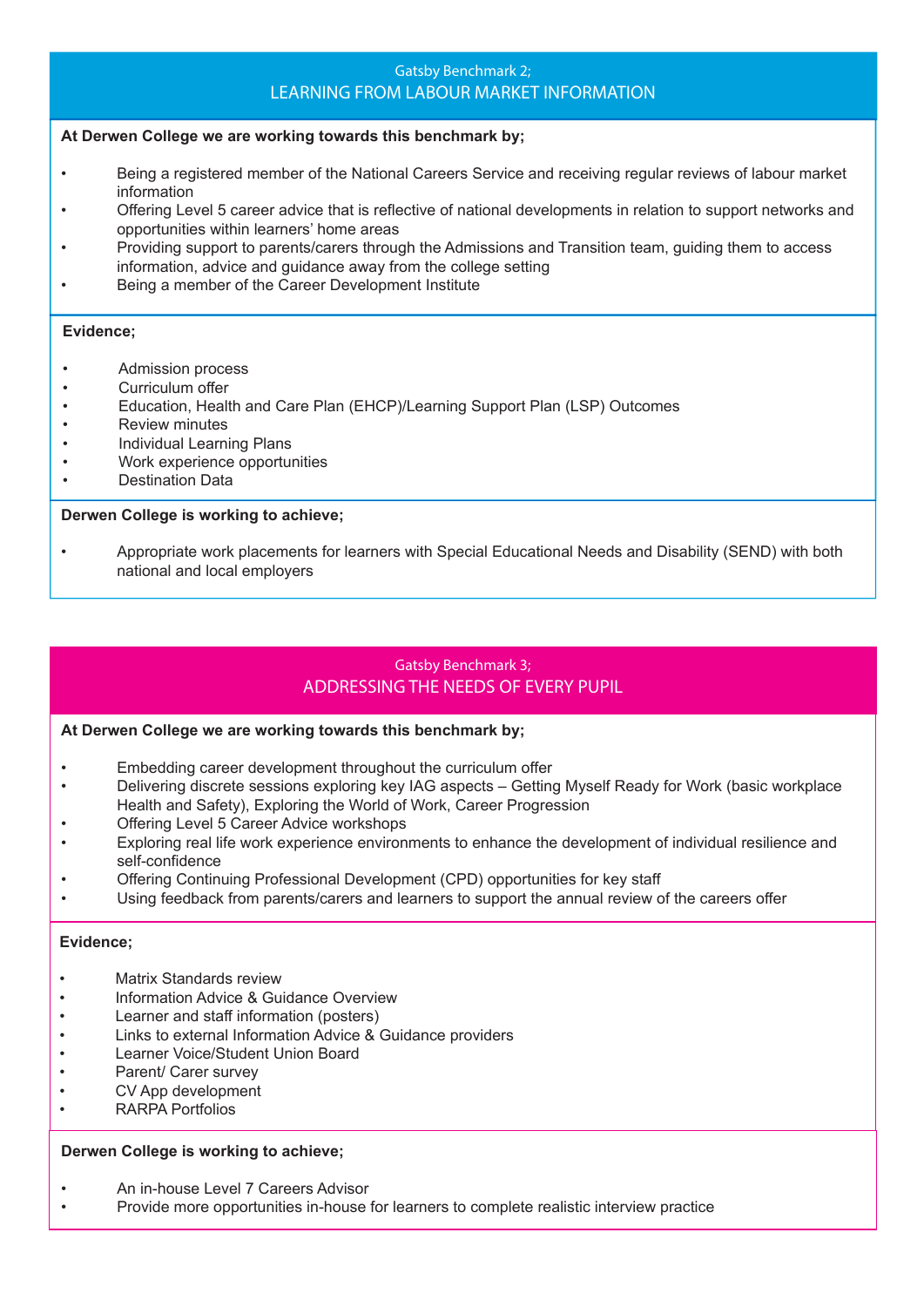## Gatsby Benchmark 4; LINKING CURRICULUM LEARNING TO CAREERS

## **At Derwen College we are working towards this benchmark by;**

- Using current destination data and learner aspirations to inform our curriculum offer
- Partnering with industry champions ensuring the curriculum offer reflects industry standards developing a strong core skill set for each of our pathways
- Delivering bespoke programmes that are reflective of individual needs with a strong discrete and embedded focus on essential skills
- Providing information that is reflective of a range of possible outcomes post college paid, voluntary and further education. Broadening future destinations
- Developing core skills at an individual rate focusing on; E-Safety, Health & Safety, independence, teamwork, Equality & Diversity, raising aspirations, building resilience, budgeting and travel training

#### **Evidence;**

- Curriculum offer
- EHCP/LSP Outcomes
- Learner Evaluations
- Individual Learning Plans
- Skill based competitions
- Pastoral support
- Learner Voice/ Student Union Board
- RARPA Portfolios
- Destination Data

#### **Derwen College is working to achieve;**

• To explore skill-showcasing opportunities – in house/ inclusive competitions, skill shows or career fairs

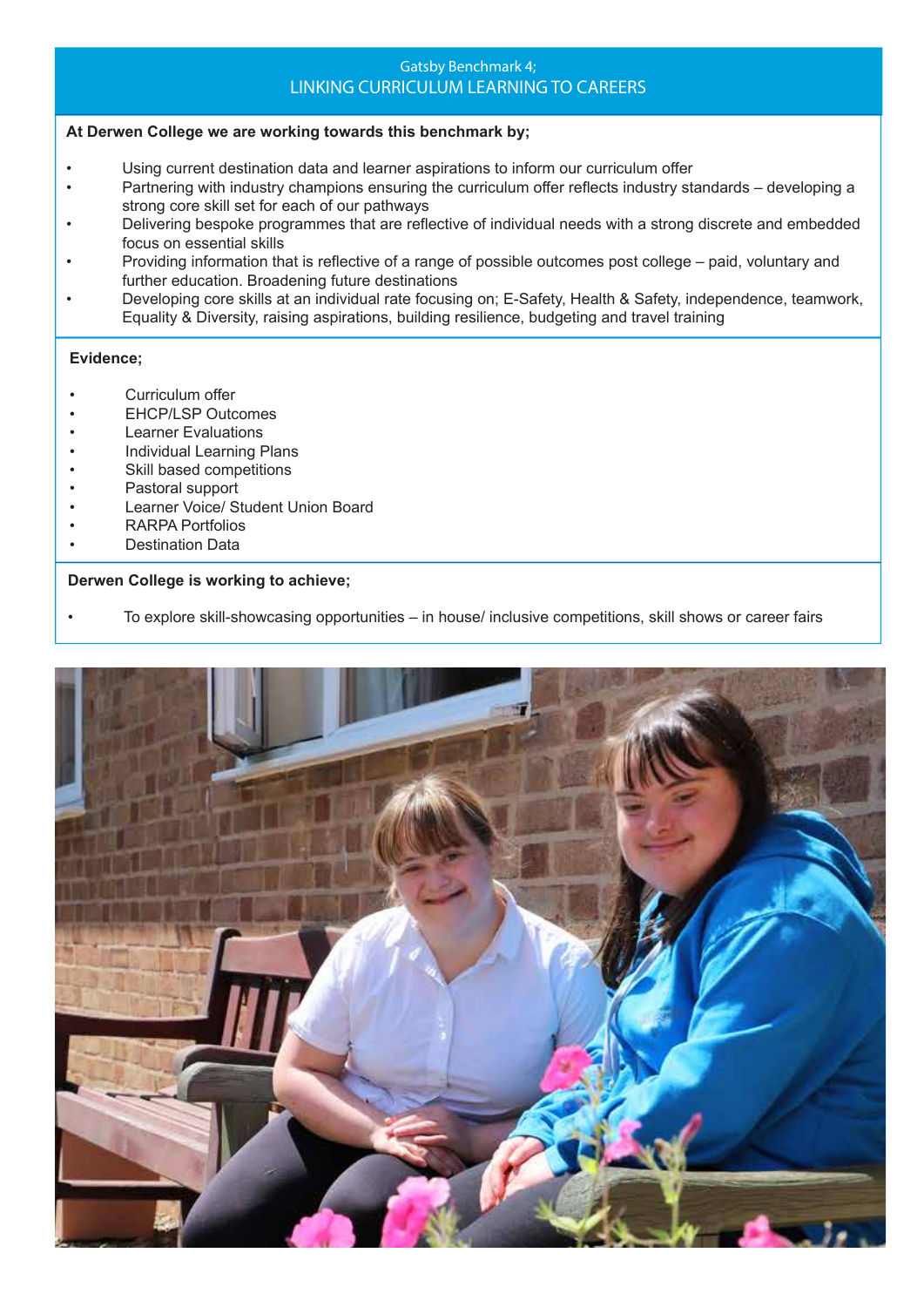## Gatsby Benchmark 5; ENCOUNTERS WITH EMPLOYERS AND EMPLOYEES

#### **At Derwen College we are working towards this benchmark by;**

- Accessing industry standard information, advice and guidance from Industry Champions, through regular college visits and guest speaking opportunities
- Accessing a varied range of internal and external work experience opportunities that are reflective of destination data and learner aspirations

#### **Evidence;**

- Individual Learning Plans
- Review minutes
- **Learner Evaluations**
- Work experience offer
- CV App development

#### **Derwen College is working to achieve;**

- Develop an increased bank of work experience placement opportunities
- Develop and implement Employer Engagement days, building meaningful connections with appropriate employers

## Gatsby Benchmark 6; EXPERIENCES OF WORKPLACES

#### **At Derwen College we are working towards this benchmark by;**

- Offering work place visits and shadowing opportunities
- Enabling learners to develop their own core skill set within their desired employment sector
- Providing bespoke support within work experience placements
- Offering a Supported Internship programme

#### **Evidence;**

- Individual Learning Plans
- Review minutes
- Learner Evaluations
- Work experience Offer
- CV App development

#### **Derwen College is working to achieve;**

• A range of volunteering opportunities that directly link to our curriculum offer and incorporate the Duke of Edinburgh's Award